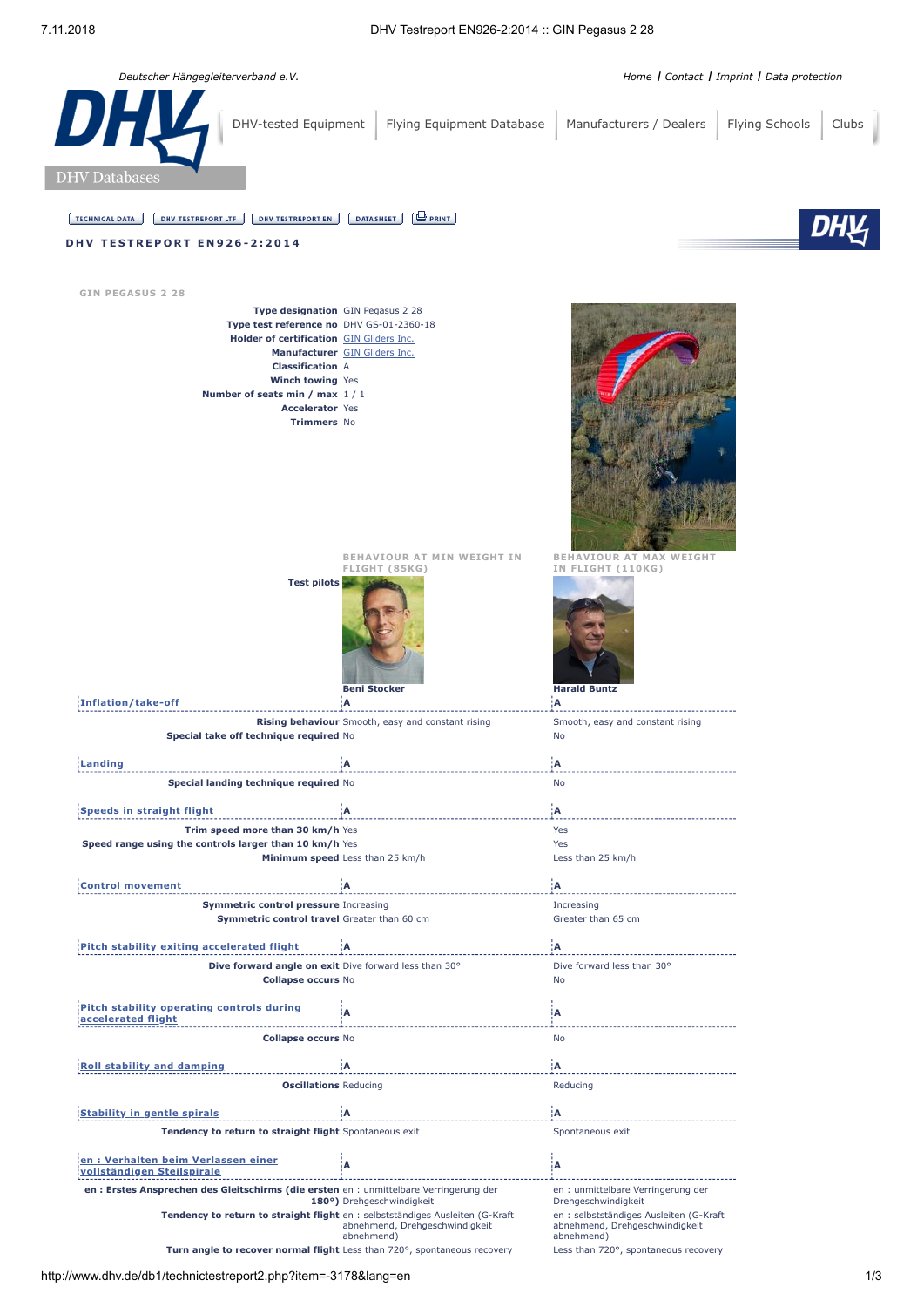| <b>Symmetric front collapse</b>                                   | ۱A                                                                                     | :A                                             |
|-------------------------------------------------------------------|----------------------------------------------------------------------------------------|------------------------------------------------|
|                                                                   | <b>Entry</b> Rocking back less than 45°                                                | Rocking back less than 45°                     |
|                                                                   | Recovery Spontaneous in less than 3 s                                                  | Spontaneous in less than 3 s                   |
| Dive forward angle on exit Dive forward 0° to 30°                 |                                                                                        | Dive forward 0° to 30°                         |
| <b>Change of course Keeping course</b>                            |                                                                                        | Keeping course                                 |
| Cascade occurs No                                                 |                                                                                        | No                                             |
| en: Faltleinen wurden benutzt no                                  |                                                                                        | no                                             |
|                                                                   |                                                                                        |                                                |
| en: Symmetrischer Frontklapper mindestens                         |                                                                                        | Α                                              |
| 50% Flügeltiefe                                                   |                                                                                        |                                                |
|                                                                   | Entry Rocking back less than 45°                                                       | Rocking back less than 45°                     |
|                                                                   | Recovery Spontaneous in less than 3 s                                                  | Spontaneous in less than 3 s                   |
| Dive forward angle on exit Dive forward 0° to 30°                 |                                                                                        | Dive forward 0° to 30°                         |
|                                                                   | Change of course Entering a turn of less than 90°                                      | Entering a turn of less than 90°               |
| <b>Cascade occurs No</b>                                          |                                                                                        | No                                             |
| en : Faltleinen wurden benutzt no                                 |                                                                                        | no                                             |
| en: Symmetrischer Frontklapper im                                 |                                                                                        |                                                |
| beschleunigten Flug mindestens 50%                                | A                                                                                      | Α                                              |
| <b>Flügeltiefe</b>                                                |                                                                                        |                                                |
|                                                                   | <b>Entry</b> Rocking back less than 45°                                                | Rocking back less than 45°                     |
|                                                                   | <b>Recovery</b> Spontaneous in less than 3 s                                           | Spontaneous in less than 3 s                   |
| Dive forward angle on exit Dive forward 0° to 30°                 |                                                                                        | Dive forward 0° to 30°                         |
|                                                                   | Change of course Entering a turn of less than 90°                                      | Entering a turn of less than 90°               |
| Cascade occurs No                                                 |                                                                                        | No                                             |
| en: Faltleinen wurden benutzt no                                  |                                                                                        | no                                             |
|                                                                   |                                                                                        |                                                |
| <b>Exiting deep stall (parachutal stall)</b>                      | :A                                                                                     | ۱A.                                            |
| Deep stall achieved Yes                                           |                                                                                        | Yes                                            |
|                                                                   | <b>Recovery</b> Spontaneous in less than 3 s                                           | Spontaneous in less than 3 s                   |
| Dive forward angle on exit Dive forward 0° to 30°                 |                                                                                        | Dive forward 0° to 30°                         |
|                                                                   | Change of course Changing course less than 45°                                         | Changing course less than 45°                  |
| Cascade occurs No                                                 |                                                                                        | No                                             |
|                                                                   |                                                                                        |                                                |
| High angle of attack recovery                                     | :A                                                                                     | ÌА.                                            |
|                                                                   | Recovery Spontaneous in less than 3 s                                                  | Spontaneous in less than 3 s                   |
| Cascade occurs No                                                 |                                                                                        | <b>No</b>                                      |
|                                                                   |                                                                                        |                                                |
| <b>Recovery from a developed full stall</b>                       | ۰A                                                                                     | ۱A.                                            |
| Dive forward angle on exit Dive forward 0° to 30°                 |                                                                                        | Dive forward 0° to 30°                         |
|                                                                   |                                                                                        |                                                |
|                                                                   |                                                                                        |                                                |
|                                                                   | <b>Collapse No collapse</b>                                                            | No collapse<br><b>No</b>                       |
| Cascade occurs (other than collapses) No                          | Rocking back Less than 45°                                                             | Less than 45°                                  |
|                                                                   | Line tension Most lines tight                                                          | Most lines tight                               |
|                                                                   |                                                                                        |                                                |
| en: Kleiner einseitiger Klapper                                   | ïΑ                                                                                     | 'А                                             |
| Change of course until re-inflation Less than 90°                 |                                                                                        | Less than 90°                                  |
| Maximum dive forward or roll angle Dive or roll angle 0° to 15°   |                                                                                        | Dive or roll angle $0^{\circ}$ to $15^{\circ}$ |
|                                                                   | Re-inflation behaviour Spontaneous re-inflation                                        | Spontaneous re-inflation                       |
| Total change of course Less than 360°                             |                                                                                        | Less than 360°                                 |
|                                                                   | Collapse on the opposite side occurs en : Nein (oder nur eine kleine Anzahl von        | en : Nein (oder nur eine kleine Anzahl         |
|                                                                   | eingeklappten Zellen mit selbstständiger                                               | von eingeklappten Zellen mit                   |
|                                                                   | Wiederöffnung)                                                                         | selbstständiger Wiederöffnung)                 |
| <b>Twist occurs No</b>                                            |                                                                                        | No<br>No                                       |
| Cascade occurs No<br>en: Faltleinen wurden benutzt no             |                                                                                        | no                                             |
|                                                                   |                                                                                        |                                                |
| en: Großer einseitiger Klapper                                    | A                                                                                      | ΙA                                             |
|                                                                   |                                                                                        |                                                |
| Change of course until re-inflation Less than 90°                 |                                                                                        | Less than 90°                                  |
| Maximum dive forward or roll angle Dive or roll angle 15° to 45°  |                                                                                        | Dive or roll angle 15° to 45°                  |
| Total change of course Less than 360°                             | Re-inflation behaviour Spontaneous re-inflation                                        | Spontaneous re-inflation<br>Less than 360°     |
|                                                                   | Collapse on the opposite side occurs en : Nein (oder nur eine kleine Anzahl von        | en : Nein (oder nur eine kleine Anzahl         |
|                                                                   | eingeklappten Zellen mit selbstständiger                                               | von eingeklappten Zellen mit                   |
|                                                                   | Wiederöffnung)                                                                         | selbstständiger Wiederöffnung)                 |
| <b>Twist occurs No</b>                                            |                                                                                        | No                                             |
| Cascade occurs No                                                 |                                                                                        | No                                             |
| en: Faltleinen wurden benutzt no                                  |                                                                                        | no                                             |
|                                                                   |                                                                                        |                                                |
| <u>en : Kleiner einseitiger Klapper im</u><br>beschleunigten Flug | Α                                                                                      | А                                              |
| Change of course until re-inflation Less than 90°                 |                                                                                        | Less than 90°                                  |
| Maximum dive forward or roll angle Dive or roll angle 15° to 45°  |                                                                                        | Dive or roll angle 15° to 45°                  |
|                                                                   | Re-inflation behaviour Spontaneous re-inflation                                        | Spontaneous re-inflation                       |
| Total change of course Less than 360°                             |                                                                                        | Less than 360°                                 |
|                                                                   | <b>Collapse on the opposite side occurs</b> en : Nein (oder nur eine kleine Anzahl von | en : Nein (oder nur eine kleine Anzahl         |
|                                                                   | eingeklappten Zellen mit selbstständiger                                               | von eingeklappten Zellen mit                   |
|                                                                   | Wiederöffnung)                                                                         | selbstständiger Wiederöffnung)                 |
| <b>Twist occurs No</b>                                            |                                                                                        | No                                             |
| Cascade occurs No                                                 |                                                                                        | No                                             |
| en: Faltleinen wurden benutzt no                                  |                                                                                        | no                                             |
| en: Großer einseitiger Klapper im                                 | Α                                                                                      | Α                                              |

**Change of course until re-inflation** Less than 90° **Less than 190°** Less than 90°

http://www.dhv.de/db1/technictestreport2.php?item=-3178&lang=en 2/3